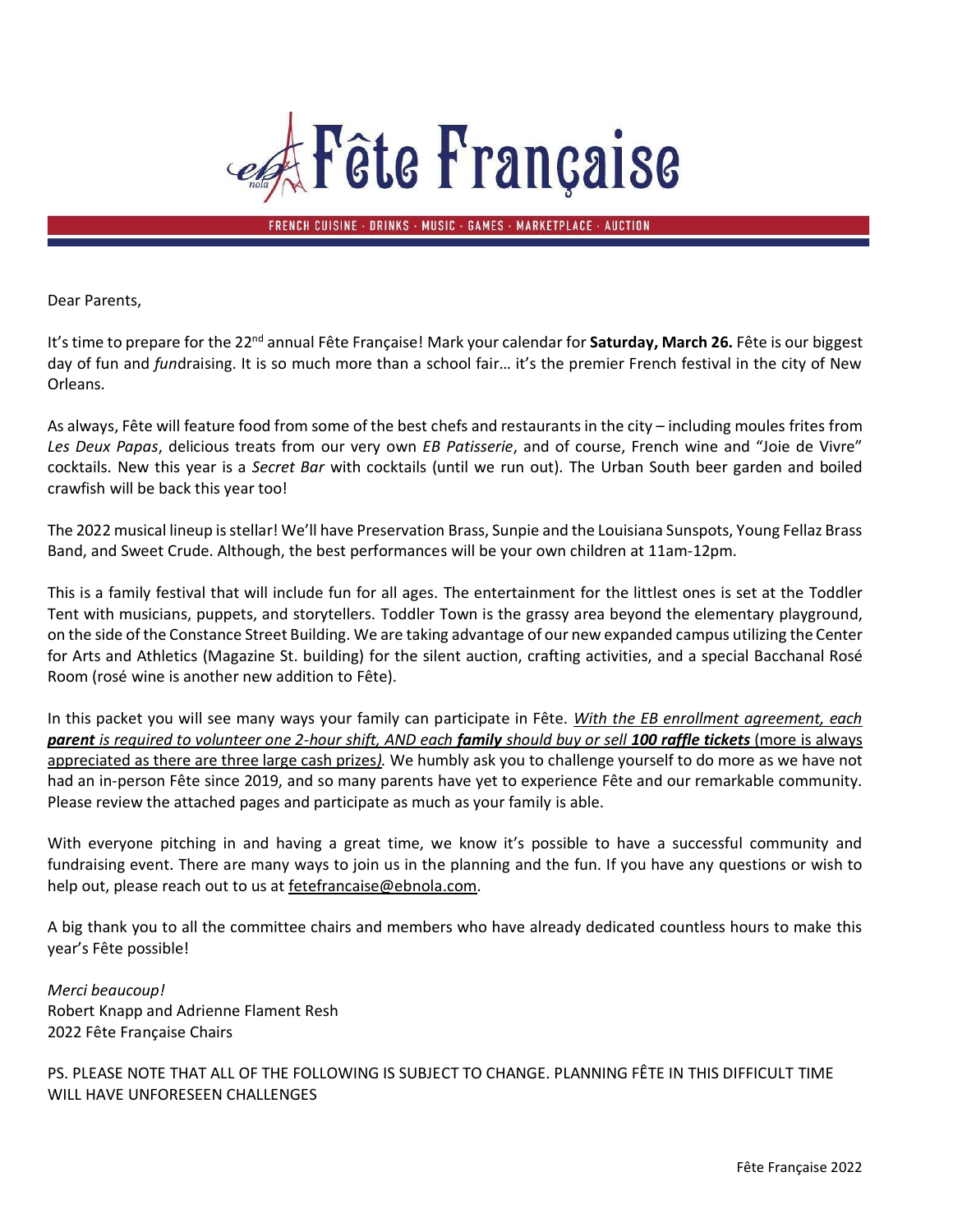In an effort to streamline our process, this year we will be going 100% digital! Please visit<https://one.bidpal.net/fetefrancaise> to complete the below list. It is the same login you used for Soirée. Please do not send in cash in advance.

| 2022 Fête Française Checklist (click on the line below to jump to it): |   |  |  |  |  |  |  |
|------------------------------------------------------------------------|---|--|--|--|--|--|--|
| Required: Service or BuyOut                                            | 2 |  |  |  |  |  |  |
| Required: Raffle Tickets                                               | 2 |  |  |  |  |  |  |
| Adopt-A-Case                                                           | 3 |  |  |  |  |  |  |
| Cheese and Patisserie Pre-Order                                        | 3 |  |  |  |  |  |  |
| Pre-Order Food/Drink/Game Tickets                                      | 3 |  |  |  |  |  |  |
| <b>Games Wristbands</b>                                                | 3 |  |  |  |  |  |  |
| 2022 Fête T-Shirts                                                     | 4 |  |  |  |  |  |  |
| Sponsorship Opportunities                                              | 5 |  |  |  |  |  |  |
| <b>Silent Auction Donation</b>                                         | 6 |  |  |  |  |  |  |
| Follow/Like/Share on Social Media                                      | 6 |  |  |  |  |  |  |
| Invite your Friends and Family                                         | 6 |  |  |  |  |  |  |
| Misc Info                                                              | 6 |  |  |  |  |  |  |
|                                                                        |   |  |  |  |  |  |  |

## <span id="page-1-0"></span>**Required: Service or BuyOut**

**All parents are asked to work one 2-hour shift the day of Fête.** If a family has two parents, please sign up for two shifts. You can work your shifts together, or separate your shifts so one parent can be with the children. Sign up immediately for the best slots.

<https://www.signupgenius.com/go/10C0E4DA4A62DA3F8C70-parent>

<span id="page-1-1"></span>If for any reason you cannot attend Fête, are unable to work, or would just rather spend Fête with your children, you can "buyout" your shift for \$175 per parent (2 parents = \$350).<https://one.bidpal.net/fetefrancaise/ticketing>

## **Required: Raffle Tickets**

**Every family is asked to sell 100 raffle tickets** at \$1.00 per chance. After you have sold all 100 tickets, go on to and pay <https://one.bidpal.net/fetefrancaise/browse/fixedPrice> \$100 through BidPal to receive credit. \*Please turn in all 100 at one time, not in several batches.

\*All tickets must be filled out completely to win. BLANK/ILLEGIBLE TICKETS GO TO THE HOUSE (EB)

**1 st Prize: \$2,500 2 nd Prize: \$1,000 3 rd Prize: \$500**

Incentive for raffle ticket sales: Top selling class – **Free dress and a pizza party** on the Friday before Spring Break.

Raffle tickets will go home soon in backpacks. They are on back order.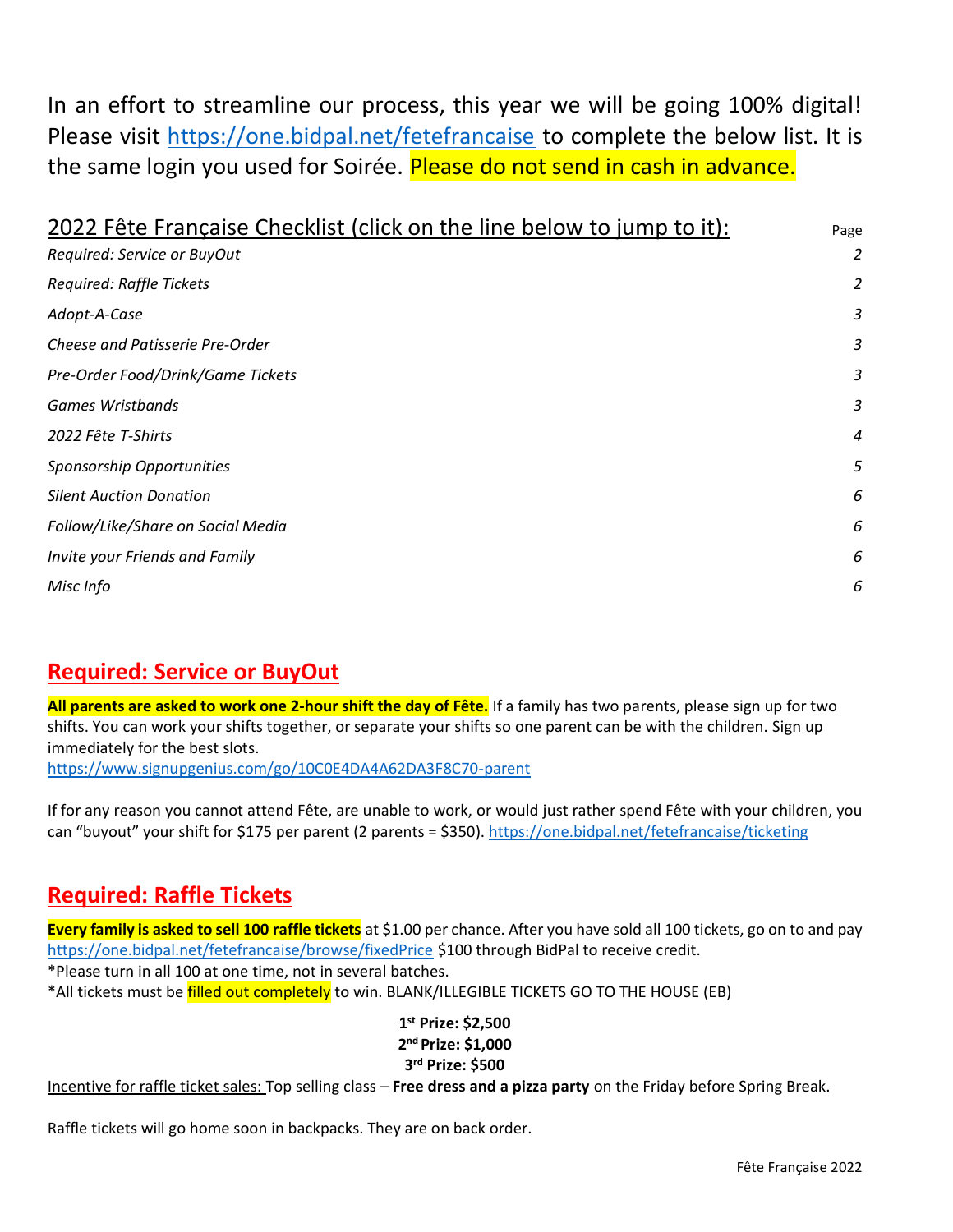## <span id="page-2-0"></span>**Adopt-A-Case**

<span id="page-2-1"></span>Help us out by "adopting" a case of wine for \$75. We will need to buy at least 50 cases for this year's Fête. Visit<https://one.bidpal.net/fetefrancaise/browse/fixedPrice> to buy a case.

#### **Cheese and Patisserie Pre-Order**

Chef Adrienne and her team have been hard at work prepping pre-order items for pick up when you arrive at Fête, or on your way out. Visit https://one.bidpal.net/fetefrancaise/browse/all to preorder.

\$45 Cheese Board \$12 Lemon Bar Box (½ dozen) \$15 Tarte au Citron (Lemon Tarte) (Brie is sponsored by Saint Randeaux Brie) \$15 Brownie Box (1/2 dozen) \$18 Goats Cheese Cheesecake

\$12 Cookie Box (baker's dozen) \$15 Plum Moelleux

CHEESE BOARDS: (Order by 3/22) BOXES: (Order by 3/18) 9 INCH DESSERTS: (Order by 3/18) \$15 Chocolate Banana Crumb Cake \$18 Chocolate Ganache Tarte

## <span id="page-2-2"></span>**Pre-Order Food/Drink/Game Tickets**

New this year, to avoid waiting in line, you can pre-order food/drink/game tickets in advance. Tickets will go home in backpacks before Fête or will be at Will Call (a line). **PURCHASE BY MARCH 21 TO GO HOME IN BACKPACKS.** 

<span id="page-2-3"></span>Visit<https://one.bidpal.net/fetefrancaise/browse/fixedPrice> to purchase tickets.

#### **Games Wristbands**

Avoid the lines and save money by pre-purchasing game wristbands. There are plenty of games for all ages, including Maternelle students. Games wristbands are \$50 = \$250+ Value. \*Price goes up to \$60 the day of Fête. **MUST BE PURCHASED BY MARCH 21 TO GO HOME IN BACKPACKS (otherwise it will be at will call).** 

Wristbands are good for **UNLIMITED PLAY** at the following:

Rock Wall **Regatta** Regatta **Hi Striker** Gyroscope **Can Smash Can Smash** Putt Putt Obstacle Course The Siege of Notre Dame Crêpe Toss Inflatable 4in1 Simon Says Eiffel Tower Toss Inflatable Sports **La Toilette** Cornhole Cornhole Toddler Bounce **From Blayground** Frog Flinger **Playground** Duck Pond **Spinning Wheel** Eiffel Tower Lollipop **Contains Example 2** Eiffel Tower Lollipop Grand Prix **Community Connect Connect** Digging for Gold **Monet's Corner** 

TICKET ONLY GAMES - Wristbands are not accepted for: Face Paint, Hair Spray, Beading Station, Spin Art, Sand Art, Macarons, Mask Designs, or Upcycling Crafts

Visit<https://one.bidpal.net/fetefrancaise/browse/fixedPrice> to purchase wristbands.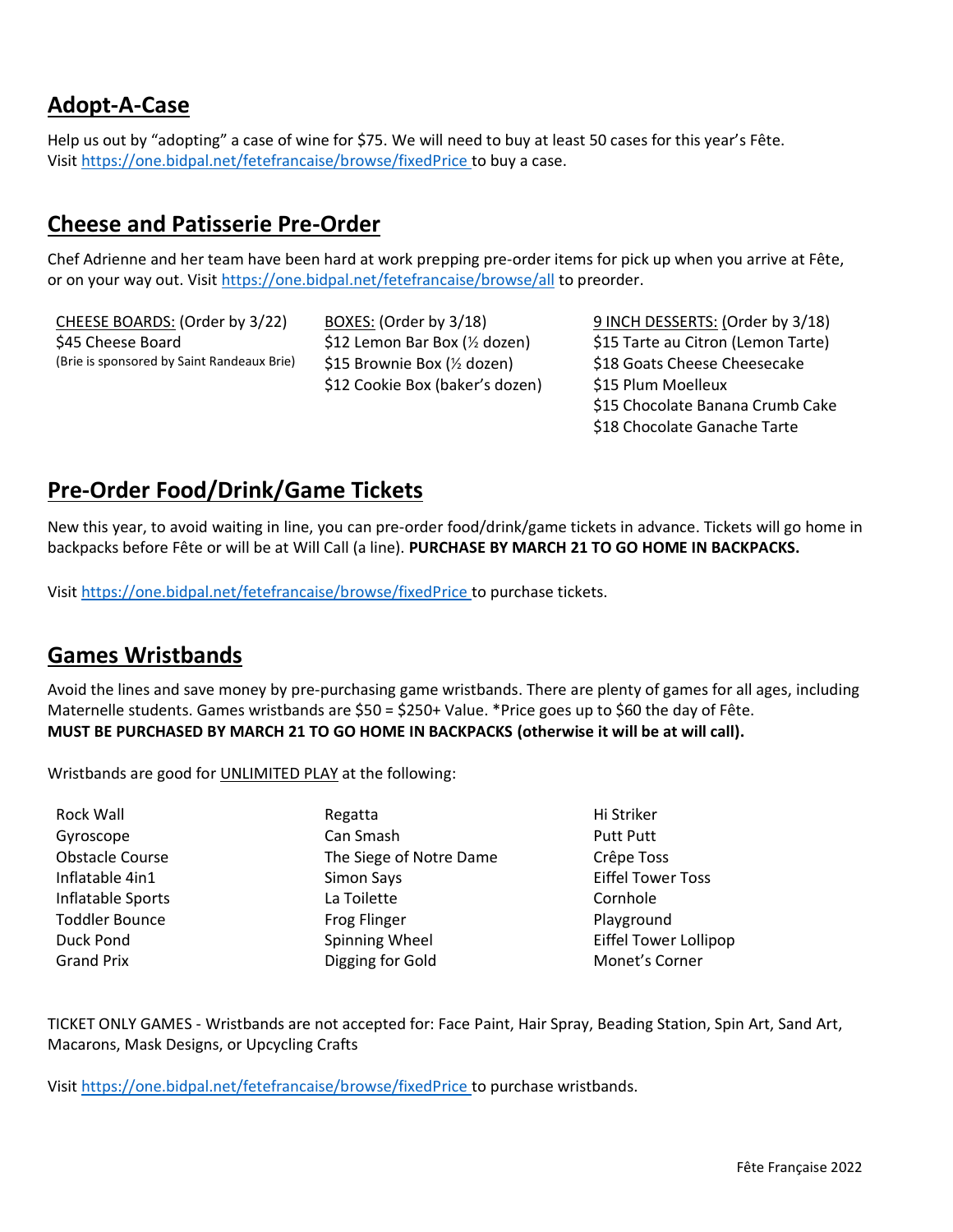# <span id="page-3-0"></span>**2022 Fête T-Shirts**

- Students receive one t-shirt. If your student(s) would like an additional t-shirt, please order one.
- You can also order one for yourself or anyone else.
- We encourage Fête volunteers to purchase/wear a Fête shirt so they can be easily recognized by attendees.
- (All Committee Chairs and EB staff will receive a complementary t-shirt, but additional ones may be ordered)

#### Child's Shirt:



Adult Woman's (woman's v-neck) Adult Men's (unisex) -



Both in Heather Navy- same as the 2020 Fête water meter t-shirt

Visit<https://one.bidpal.net/fetefrancaise/browse/all> to purchase shirts. Please pay close attention to size when ordering. Please purchase by March 21 to ensure these can go home in backpacks before Fête.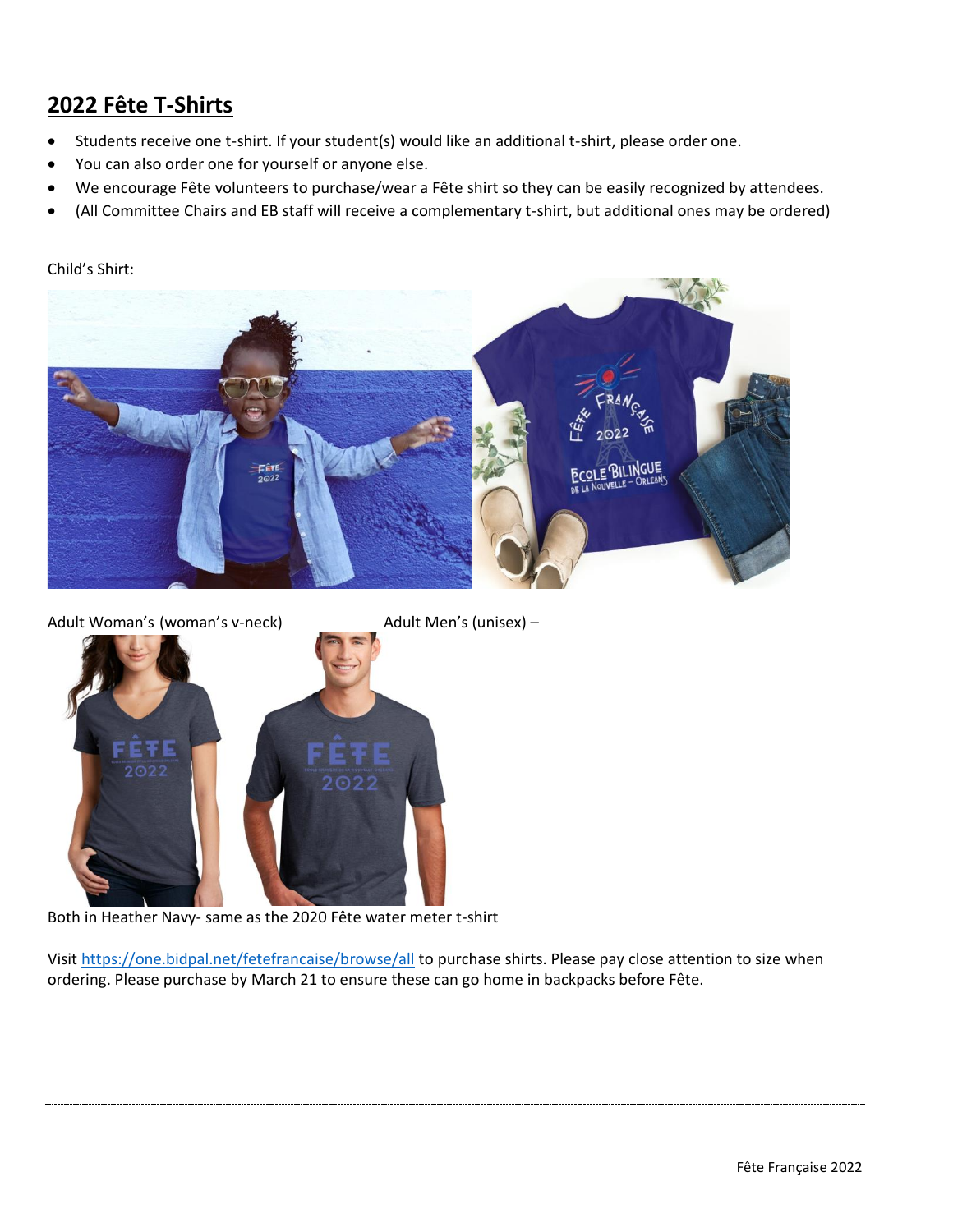# <span id="page-4-0"></span>**Sponsorship Opportunities**

Sponsorships are vital to making Fête Française a successful fundraiser. We would appreciate your help in procuring sponsorships. Visit<https://one.bidpal.net/fetefrancaise/ticketing> to sponsor. In order to be included in printed materials, please commit to a sponsorship by March 7.

|                                      |          |              |                           |                                                                       |                           |                           |            |                           | Irtifold                  |     |                                       |
|--------------------------------------|----------|--------------|---------------------------|-----------------------------------------------------------------------|---------------------------|---------------------------|------------|---------------------------|---------------------------|-----|---------------------------------------|
|                                      |          |              |                           | Loso reatured inlos<br>Nasatine St. Storeston<br>500moted Area Sienza |                           |                           | Event map1 |                           | Isoila Regia<br>Website   |     | Printed Materials<br>Included Tickets |
|                                      |          |              |                           |                                                                       |                           |                           |            |                           |                           |     |                                       |
| Title Sponsor SPONSORED              | \$10,000 | X            | X                         | X                                                                     | $\mathsf{x}$              | X                         | X          | $\boldsymbol{\mathsf{x}}$ | X                         | 500 |                                       |
| Bar Sponsor (2 sponsors)             | \$8,000  | X            | $\boldsymbol{\mathsf{X}}$ | X                                                                     | x                         | x                         | X          | $\boldsymbol{\mathsf{x}}$ | X                         | 450 |                                       |
| Stage Sponsor SPONSORED              | \$7,500  | $\mathsf{x}$ | $\mathsf{x}$              | X                                                                     | $\mathsf{x}$              | X                         | X          | $\boldsymbol{\mathsf{x}}$ | $\mathsf{x}$              | 400 |                                       |
| Kid Area Sponsor SPONSORED           | \$5,000  | X.           | X                         | x                                                                     | x                         | x                         | x          | $\boldsymbol{\mathsf{x}}$ | x                         | 250 |                                       |
| Toddler Town Sponsor (2 sponsors)    | \$4,000  |              | $\mathsf{X}$              | $\mathsf{x}$                                                          | $\mathsf{x}$              | X                         | X          | $\boldsymbol{\mathsf{X}}$ | $\mathsf{x}$              | 200 |                                       |
| Patisserie Sponsor SPONSORED         | \$2,000  |              |                           | x                                                                     | X                         | x                         | x          | $\boldsymbol{\mathsf{x}}$ | x                         | 100 |                                       |
| Go Green Sponsor (4 sponsors)        | \$2,000  |              |                           | $\mathsf{x}$                                                          | $\mathsf{x}$              | X                         | X          | $\boldsymbol{\mathsf{x}}$ | $\boldsymbol{\mathsf{x}}$ | 100 |                                       |
| Toddler Performance Tent SPONSORED   | \$1,500  |              |                           |                                                                       | x                         | x                         | x          | x                         | x                         | 75  |                                       |
| Epicerie Sponsor (1 sponsor)         | \$1,500  |              |                           |                                                                       | $\boldsymbol{\mathsf{x}}$ | $\boldsymbol{\mathsf{x}}$ | X          | $\boldsymbol{\mathsf{x}}$ | $\mathsf{x}$              | 75  |                                       |
| Crêpe (1 sponsor) SPONSORED          | \$1,500  |              |                           |                                                                       | x                         | x                         | X          | x                         | X                         | 75  |                                       |
| Fête Française Sponsor (10 sponsors) | \$1,000  |              |                           |                                                                       |                           | X                         | X          | x                         | X                         | 50  |                                       |

#### **Game/Crafts Sponsorships**:

- □ Rock Wall (\$1,700) □ Gyroscope (\$1,700) □ Face Painters (\$1,200) □ Obstacle Course (\$500) □ Inflatable 4in1 (\$400) □ Inflatable Sports (\$400) □ Toddler Bounce (\$400) □ Duck Pond (\$300) □ Regatta (\$200) □ Can Smash (\$100) □ Grand Prix (\$100) □ Frog Flinger (\$100) □ Spinning Wheel (\$100) □ Simon Says (\$100) □ Digging for Gold (\$100) □ Hi Striker (\$100) □ Putt Putt (\$100) □ Crêpe Toss (\$100) □ Cornhole (\$100) □ La Toilette (\$100) □ Playground (\$100) □ Eiffel Tower Toss (\$100) □ Bubble Zone (\$100) □ Eiffel Tower Lollipop (\$100) □ □ The Siege of Notre Dame (\$100)
- -
	- -
- -

- 
- 
- 

□ Hair Spray (\$100) □ French Macarons (\$100) □ Spin Art (\$100) □ Upcycling Crafts (\$100) □ Monet's Corner (\$100) □ Design your own mask (\$100)

- 
-